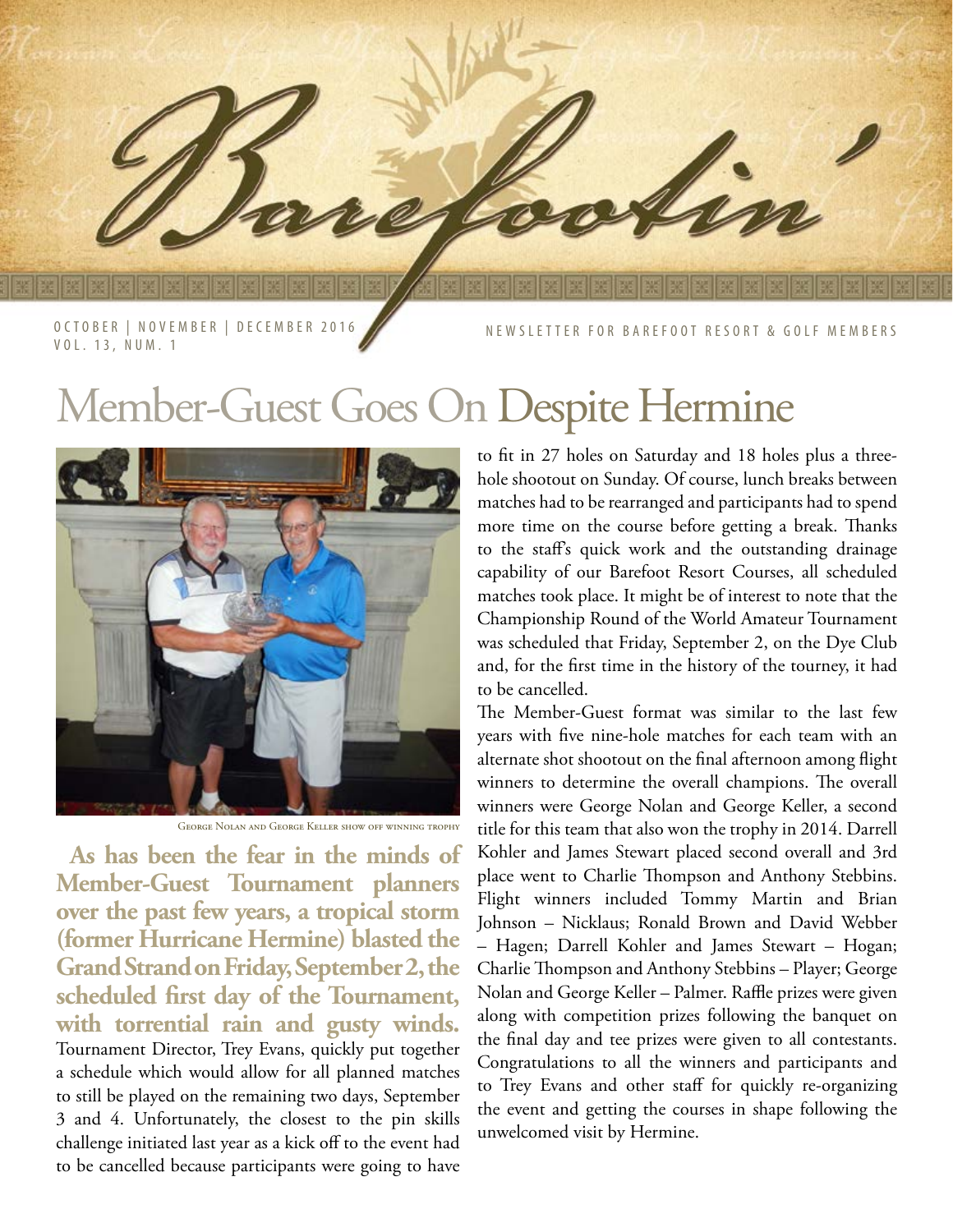

Snowbird participants attend many of the social events planned during winter months

**Since its inception in 2010, the Barefoot Resort & Golf Snowbird Golf Program has grown every year.** For 2015-16, the program served 175 participants. Do you know someone who will be spending an extended time on the Grand Strand during the months of December, January, February and March? Based on elements from the current Resort Family Membership, Snowbird enrollment requires dues of \$250 per month and rental of property on the Grand Strand for a minimum of one month. Family Members as defined in our guidelines will be able to play for cart fee on Norman, Love and Fazio and receive golfing discounts on the Dye Course as well as other privileges. If you know of someone who fits the snowbird description, please have them call the

Membership Dept. at 843-390-3203 or write to membership@barefootgolf.com for more information.



The Resort Member Team was victorious in the 2016 Egret Cup Matches



2016 BLGA Member-Member Tourney participants

## Member-Member Tournament Announced

**Barefoot Tournament officials have completed plans for the 2016 Member-Member event.** Scheduled for Saturday, November 12, with a shotgun start on the Fazio Course at 10:00 AM, the format will be 9 holes best ball and 9 holes scramble. Handicaps will be established based on fifty percent of the team's combined handicap and adjusted based on course and tees. Officials have set up three different divisions: Men, Women and Couples. The overall champion will be determined by a playoff of the three division winners. Men will be playing from the white tees while ladies play from the gold tees.

Cost is \$65.00 per person which includes golf, lunch and prizes. Speaking of lunch, the Food and Beverage folks have created a delicious sounding menu sure to please all tastes. It includes BBQ Chicken, Marinated Steak, Rigatoni with Meatballs and Sausage, Salad Bar, Vegetables, Baked Beans, Mashed Potatoes, Cookies, Brownies and Beverages.

Registration deadline is November 2 and teams may sign up by



2015 Champs Diane and Joe DeFelice are congratulated on the Love 18 green

securing an entry from in the Resort Clubhouse Pro Shop or going online to **www.barefootgolf.com** and clicking on the "Membership" Tab. For more information, call Trey Evans, Tournament Director at 843-390-3200 or write to tournaments@barefootgolf.com.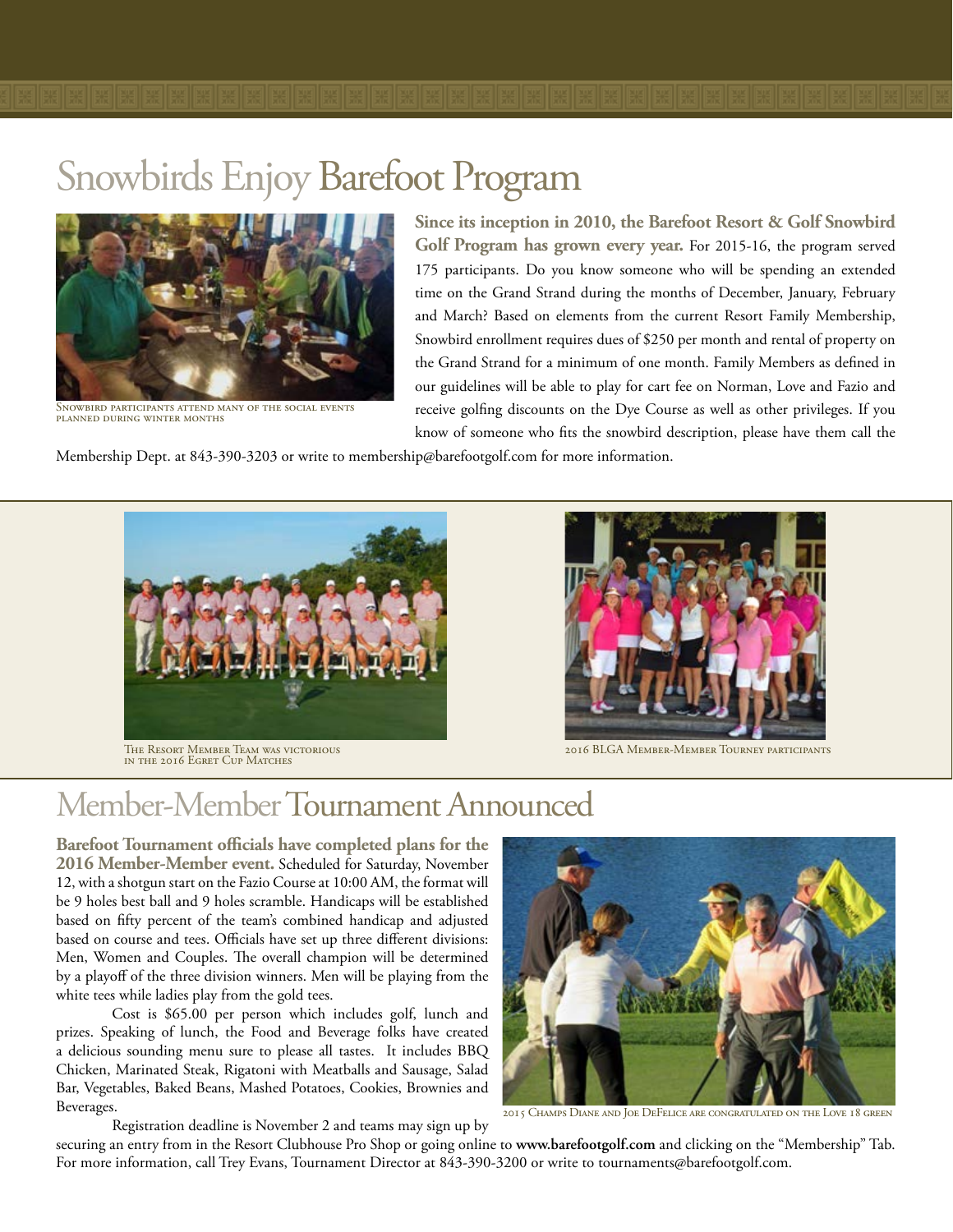Those that have signed up to use the Barefoot Resort & Golf Handicap Scoring System should remember that we assume you will be using our system from one year to the next unless you tell us differently. The \$24 annual charge for using the system is made to your account after January 1 each year. We do not refund any portion of the \$24 for those who decide not to use the system in the middle of the calendar year. So, if you decide you are not going to use the system, please make the Pro Shop aware by calling 843-390-3200 by December 31 at the latest.

## Selling Your Property? Please Remember the Following

The membership attached to a property is not transferable to another property. The value of the membership remains with the property and the member forfeits the membership upon closing should the property be sold. Upon selling a property, the member must provide proof of sale by forwarding a copy of the first page of the HUD Settlement or Closing Disclosure Statement received at closing to the Membership Department. The Membership Department will then initiate cancellation and request any dues credit refund owed member and also correspond with the buyer regarding their membership options. Failure to submit the HUD or Closing Disclosure within a 30-day period of closing could result in reduced dues refund. A membership attached to a property is transferable to the buyer of the property as long as the membership is current at time of closing.

# Have You Used<br>Your Vouchers?

Remember to use the "Unaccompanied Guest Vouchers" (given to golf members) and "Social Member Vouchers" (given to social members) on or before December 31, 2016 as they expire on January 1, 2017. Please recall that we do not replace misplaced or lost vouchers since we can't track them. Please do not call us to ask that they be replaced. Please be sure to give your vouchers to friends before they make their trip to our golf courses as we cannot substitute vouchers for one's left at home. Be on the lookout for 2017 vouchers in late December 2016 and place them somewhere that will ensure their use during 2017.

## Message From the Superintendent



BEAUTIFUL 2015-16 FALL/WINTER CONDITIONS should be duplicated in 2016-17

We hope you have been enjoying the Fall golf season here at Barefoot. We want to inform you of our Fall over seeding schedule. Please remember that we may be cart path only in the days after over seeding in the morning until the dew dries. The seed needs to have a chance to establish itself. We appreciate your patience in this process as we prepare our golf courses for the Fall and Winter golf seasons. The Norman Course will be closing on 10/24 for over seeding. On 10/25 the Norman Course will be available for play until 11:00 AM and then closes for the remainder of the day to complete that course. The Fazio Course is next and will be closing at 11:30 AM on 10/26 for the remainder of the day and then closing all day on 10/27 to finish. The Love Course will be closed all day on 10/31 and again closing at 11:00 AM on 11/01 in order for us to complete that golf course. Over seeding of the tees, fairways and green approaches will take place. The greens will also be over seeded with Poa Trivialis similar to last year. We will also continue to work on bunker restoration and brushing out wooded areas in order to provide air

flow and increase areas of sunlight on the tees, fairways and greens. We are finishing up a few sections of cart paths that need repair and expanding the use of pavers in heavy traffic walk up areas. We hope that you enjoy our lush green courses this winter and continue to enjoy the improvements being made on our courses as we head to 2017.